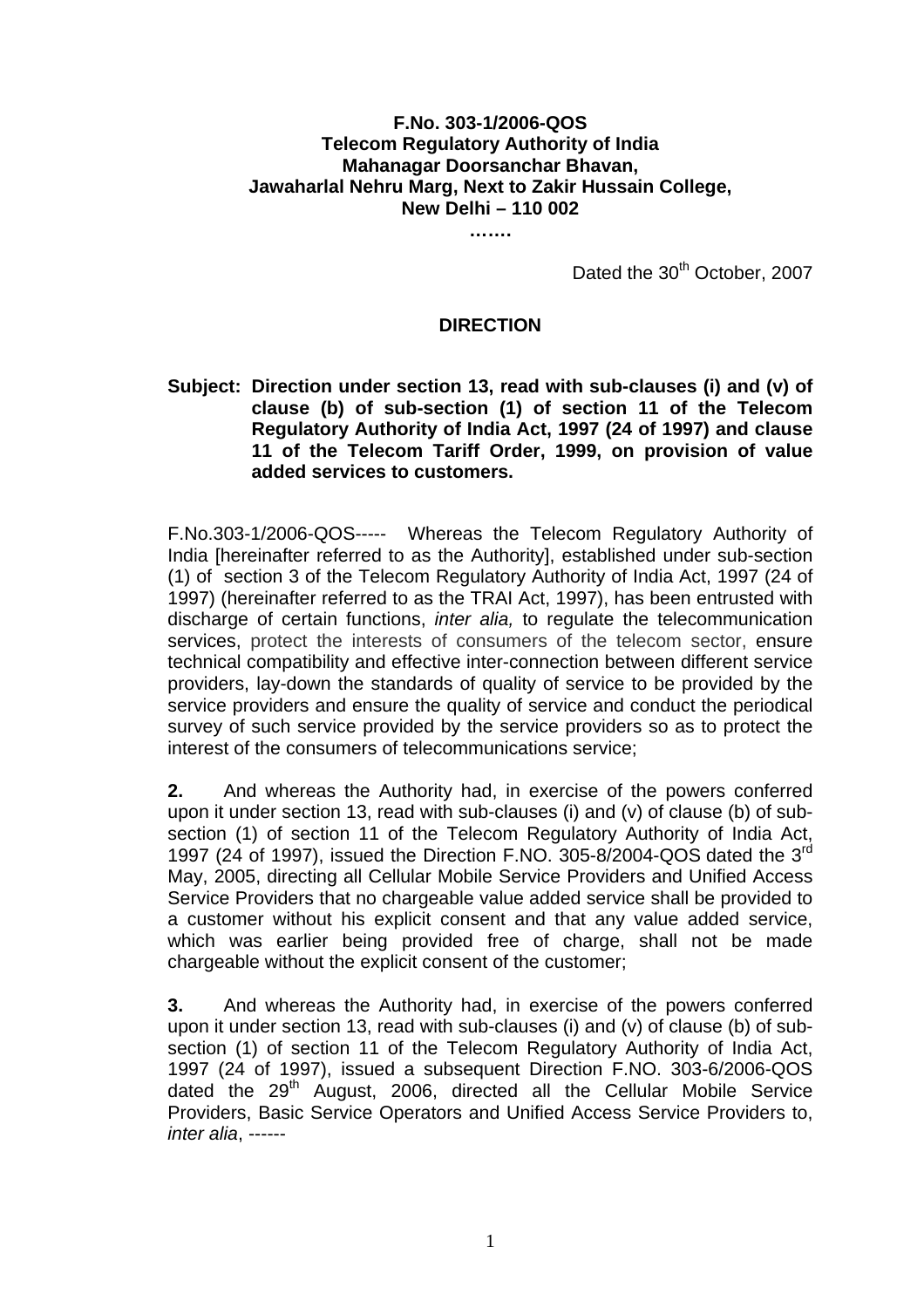(i) assign a unique docket number for all service request calls made to the customer care helpline numbers and also special numbers for registering complaints and convey the same to the customer at the time of such call and that this shall be implemented within three months from the date of the issue of the said direction;

(ii) acknowledge through short message service (hereinafter referred to as SMS) followed by entry in the next bill the requests made through telephone call, FAX, SMS, e-mail, etc. for value added services, the charges for which are of a recurring nature;

**4**. And whereas, the Authority received a number of complaints from consumers alleging charging by the service providers for the value added services without their consent which were taken up from time to time by the Authority with the concerned service providers;

**5**. And whereas, upon examination of the complaints of the consumers and the replies received from the service providers, the Authority found that in most of the cases, the service providers reported that they have obtained the consent of the consumers through tele-calling while the consumers in their complaint made to the Authority denied the fact of having given any such consent;

**6**. And whereas, the Authority has further noted that the service providers generally do not maintain any record of the offer for the value added services made to the consumers and the consent taken from consumers for the provision of value added services, particularly in respect of consent of consumers for such value added services obtained through tele-calling and in the absence of records, it is not possible to verify the correctness of the claims of the consumers that such consent was not obtained from them or of the service providers that such consent was obtained from the consumers;

**7.** And whereas, the Authority, upon due consideration of the matter, is of the view that in obtaining the consent of the customer through tele-calling for value added services, there could be possibility of such calls being attended by a person other than the customer, including family members and friends, who may have had access to the mobile phone at the time of such tele-calling and such person without understanding the implications of such offer may give his consent for such value added services, without the knowledge of the concerned customer;

**8**. And whereas, the Authority, while appreciating the fact that in a competitive market there is a need for the service provider to reach out to its customers through direct marketing of value added services such as telecalling, is, nevertheless, of the considered view that any offer to the customer needs to be presented in such manner so as to ensure that the customer understands the implications of such offer made by the service provider before giving his explicit consent for the value added services offered and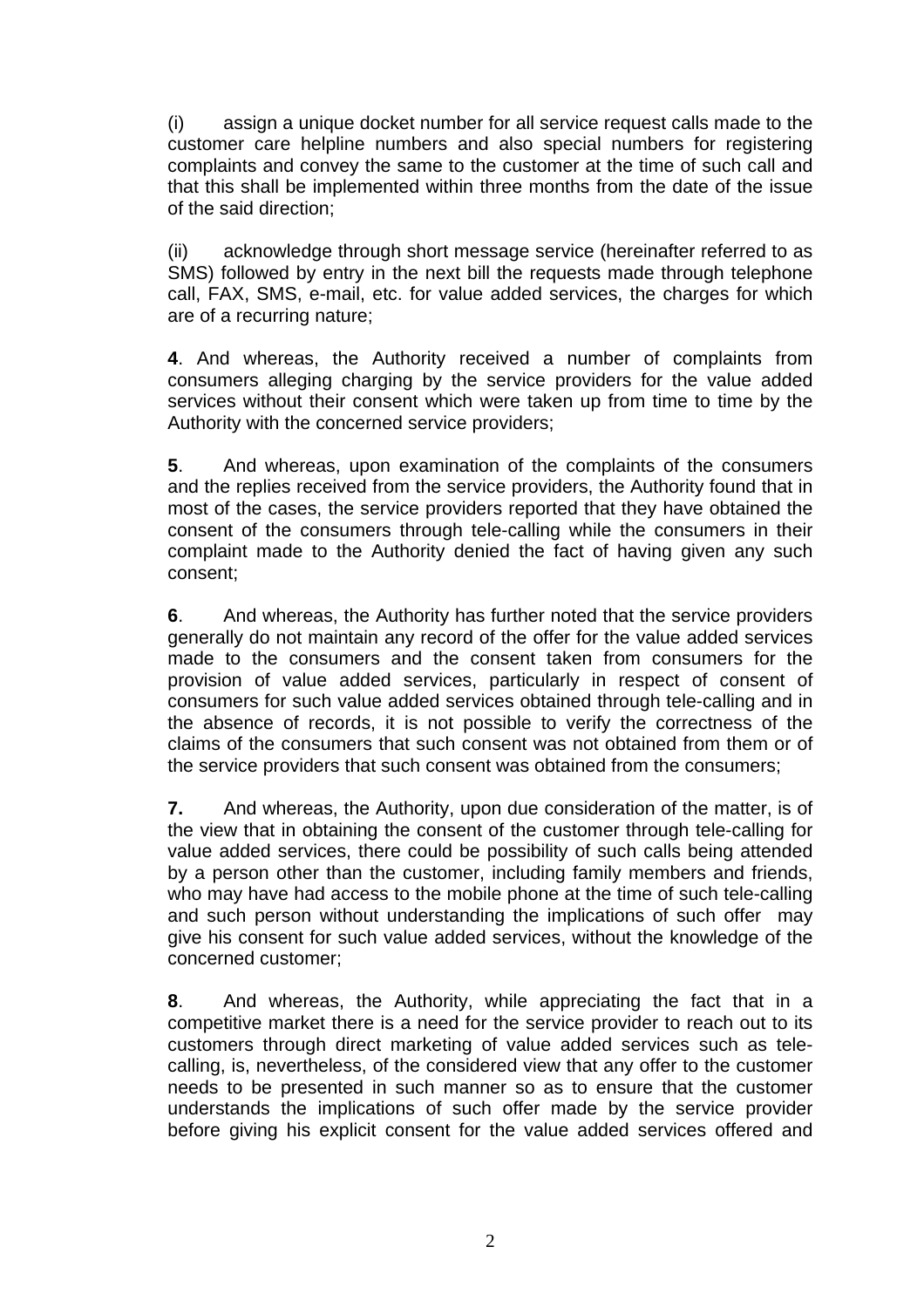such explicit consent should be verifiable with reference to records maintained by the service provider;

**9**. And whereas, the Authority also received several complaints from consumers wherein it has been alleged that some service providers, while declining the request of such consumers, made at the respective customer care/ helpline/toll free number of the service providers for unsubscribing of value added services, told such consumers to lodge their requests for unsubscribing of such value added services at certain other telephone numbers as indicated by the personnel manning such customer care/ helpline/toll-free number and that the calls made to such telephone numbers as indicated to the customer are being charged at premium rates;

**10**. And whereas, the Authority, in the light of foregoing paragraphs, is of the opinion that the charging of the premium rates by the service providers for calls made to such telephone numbers, as referred to in the preceding paragraph for the purpose of registering requests of the consumers for unsubscribing of a value added service provided by such service providers, can not be in the interest of the consumers;

**11**. And whereas, the reports of the Audit of the Metering and Billing System of some of the service providers for the year 2006-07 submitted to the Authority by such service providers in accordance with the Regulation on Quality of Service (Code of Practice for Metering and Billing Accuracy) Regulation 2006 (5 of 2006) reveal that many instances of complaints wherein subscribers have been charged for dialer tones and other value added services activated without the explicit consent of the consumers;

**12**. Now, therefore, the Authority, in exercise of the powers conferred upon it under section 13, read with sub-clauses (i) and (v) of clause (b) of subsection (1) of section 11 of the Telecom Regulatory Authority of India Act, 1997 ( 24 of 1997) and clause 11 of the Telecom Tariff Order, 1999, for the reasons mentioned in the preceding paragraphs 2 to 11, and to ensure compliance of terms and conditions of licence and to protect the interest of consumers, hereby directs all the Access Service Providers (including M/s Bharat Sanchar Nigam Ltd. and M/s Mahanagar Telephone Nigam Ltd.) to, ---

- (a) provide, within one month from the date of issue of this Direction, the facility to all their customers for registering their requests for unsubscribing of any value added service by such customers ---
	- (i) through e-mail or FAX or any other means (other than telephone calls and SMS);
	- (ii) through telephone calls and SMS made to the customer care/helpline/toll-free number (other than e-mail or FAX) without incurring of any cost for such telephone calls and SMS made by their customers;